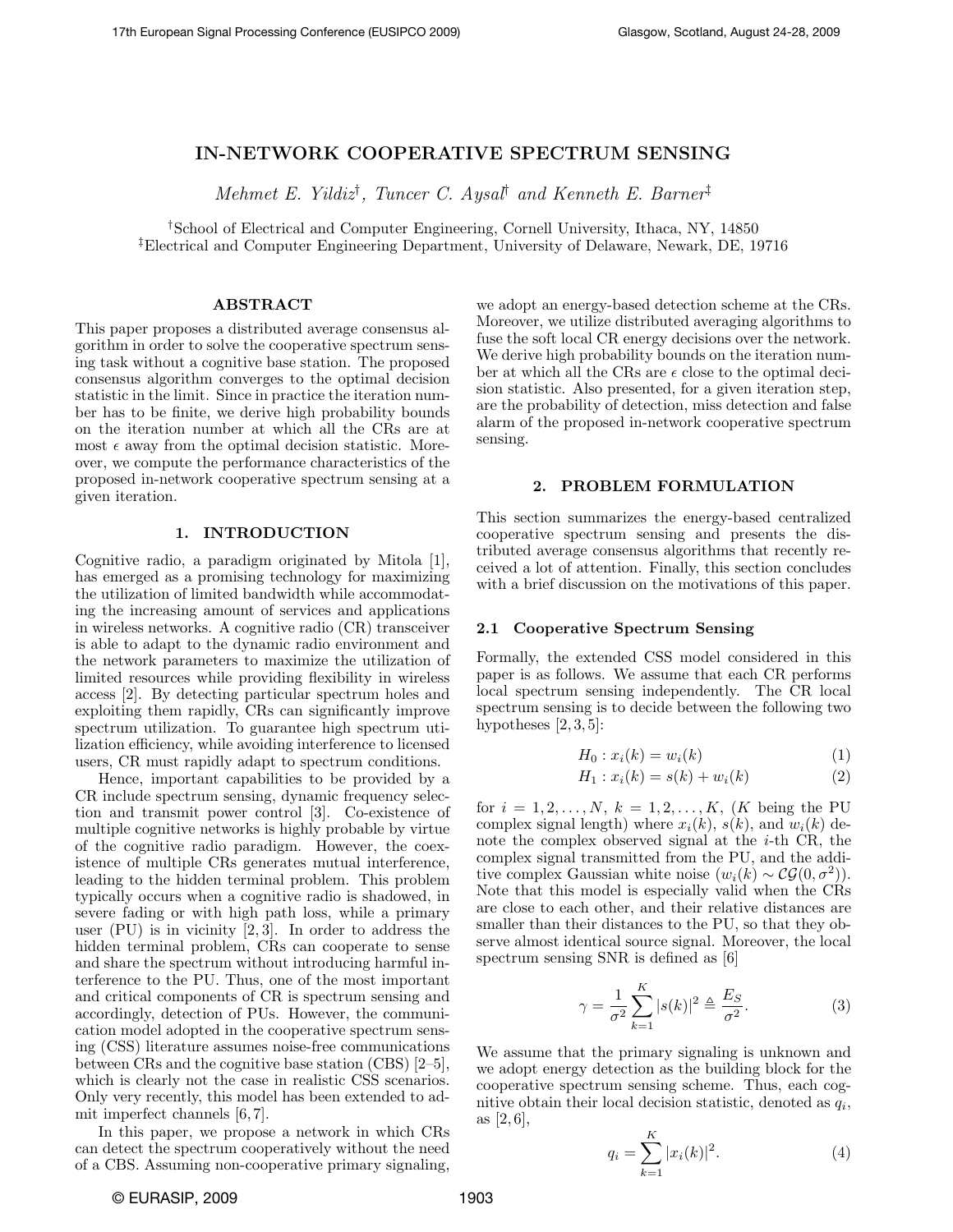CRs transmit their local soft decisions to a cognitive base station (CBS) through control channels allowing the transmitted values to be seen error-free. The CBS then averages the local soft decisions to obtain the network-wide decision statistic and the decision on the spectrum occupancy is made as  $[2, 5, 6]$ 

$$
\overline{q} \triangleq \frac{1}{N} \sum_{i=1}^{N} q_i > (\leq) \tau \Rightarrow \text{Spectrum is (un)occupied}
$$
\n(5)

where  $\tau$  denotes the decision threshold providing tradeoff between the probability of detection and false alarm performance of the CBS. The final decision made at the CBS is then transmitted back to the CRs through high SNR cognitive pilot channels.

### 2.2 Distributed Average Consensus

Consider a network where each CR measures a physical phenomenon that is represented by a real scalar value  $q_i(0) \equiv q_i$  where i denotes the CR index. Distributed average consensus (DAC) is a decentralized method allowing all CRs to compute the average of the initial observations, *i.e.*,  $\overline{q}(0) \triangleq 1/N \sum_{i=1}^{N} q_i(0)$ , in an iterative fashion via only near neighbors' communications [8–12]. Different types of consensus protocols and their performance characteristics have been studied extensively in the literature. We consider in our analysis the *synchronous* linear consensus algorithms where every CR, simultaneously, updates its own state value by a weighted sum of its neighbors' values and its own value [8, 9]:

$$
q_i(t+1) = W_{ii}q_i(t) + \sum_{j \in \mathcal{N}_i} W_{ij}q_j(t)
$$
 (6)

where  $W$  is the weight matrix with non-negative entries and  $\mathcal{N}_i$  is the neighbor set of CR *i*, *i.e.*, node  $j \in \mathcal{N}_i$  if j is within the transmission radius of node i. It assumed that the transmission is below the capacity within the neighborhood of each node allowing CRs to receive error-free state values.

In this case, the network-wide update is given by  $q(t + 1) = Wq(t)$ , where  $q(t) = [q_1(t) \dots q_N(t)]^T$ . The state values converge to a consensus, namely the initial node measurements' average, regardless of the initial state values if [8]:

$$
\mathbf{1}^T W = \mathbf{1}^T, W \mathbf{1} = \mathbf{1}, \, \rho(W - \mathbf{1} \mathbf{1}^T / N) < 1 \qquad (7)
$$

where 1 is the all ones vector and  $\rho(\cdot)$  denotes the spectral radius of its argument. It is also shown that if the graph is connected, then any doubly stochastic matrix W satisfy the spectral radius condition. Of note is that it is easy to see that average consensus protocols can be modified to compute any function  $f(q_1, q_2, \ldots, q_N)$  with a linear synopsis.

### 2.3 Spectrum Sensing without a CBS

CSS techniques vastly considered in the current literature rely on the presence of a CBS capable of performing the tasks required to fuse the received local CR decisions. The CBS based CSS has however direct implications to consider in practical applications; to name a few:

- High transmission power required at each CR to transmit its local information to the CBS
- Lack of robustness in case of CBS failures
- Limited bandwidth available for coordination
- CBS needs to broadcast the final decision to the cooperating CRs.

It is intuitive to consider a CSS scheme with a CBS from both theoretical and practical point of view as a first step to understand the issues underlying CSS, and subsequently CRNs. However, innovation of algorithms capable of sensing the spectrum occupancy without the need of a CBS is of significant interest for applications envisioned for future CRNs. Providing innetwork algorithms capable of sensing the spectrum cooperatively will open new directions and possibilities to CRNs. Thus, it is important to create models and algorithms capable of cooperatively sensing the spectrum without the need of a CBS as distributed CSS will take the CR paradigm one step further.

In this work, we adopt the consensus algorithms to achieve the in-network spectrum sensing task. Unfortunately, consensus algorithms achieve the average of the initial measurements in the limit; a constraint that clearly cannot be satisfied in current cognitive networks. Thus, in this work we are interested in the trade-off between the iteration number and the system performance.

# 3. IN-NETWORK SPECTRUM SENSING

DAC guarantees us that every CR will, almost surely, have the desired decision statistic in the limit, *i.e.*,

$$
\Pr\left\{\lim_{t \to \infty} q_i(t) = \overline{q}(0)\right\} = 1\tag{8}
$$

for  $i = 1, 2, ..., N$ . Since DAC will not run infinite many iterations, CRs need to stop at a finite time step  $t < \infty$ . Clearly, when the iterations are stopped, we would like all the CRs to have the same decision regarding the spectrum occupancy. Thus, we would like to have  $\max_i |q_i(t) - \overline{q}(0)|$  to be as small as possible in order to guarantee the mentioned constraint. This can be achieved by keeping the number of iterations large. On the other hand, we want the communication cost and the number of transmissions between the nodes to be low. This is achieved by keeping the number of iterations small. Thus, there is a clear trade-off between the system performance and communication cost.

#### 3.1 Cognitive Network Convergence

Note that the local decision statistics  $q_i(0)$  are, for large enough K (asymptotically but for  $K \geq 10$  in practice [6]), modeled as Gaussian [6, 13]:

$$
H_k: q_i(0) \sim \mathcal{G}\{\mu_k, \delta_k\} \tag{9}
$$

for  $i = 1, 2, ..., N$  and  $k \in \{0, 1\}$ , where

$$
\mu_0 = K\sigma^2, \ \delta_0 = 2K\sigma^4 \tag{10}
$$

and

$$
\mu_1 = (K + \gamma)\sigma^2, \ \delta_1 = 2(K + 2\gamma)\sigma^4 \tag{11}
$$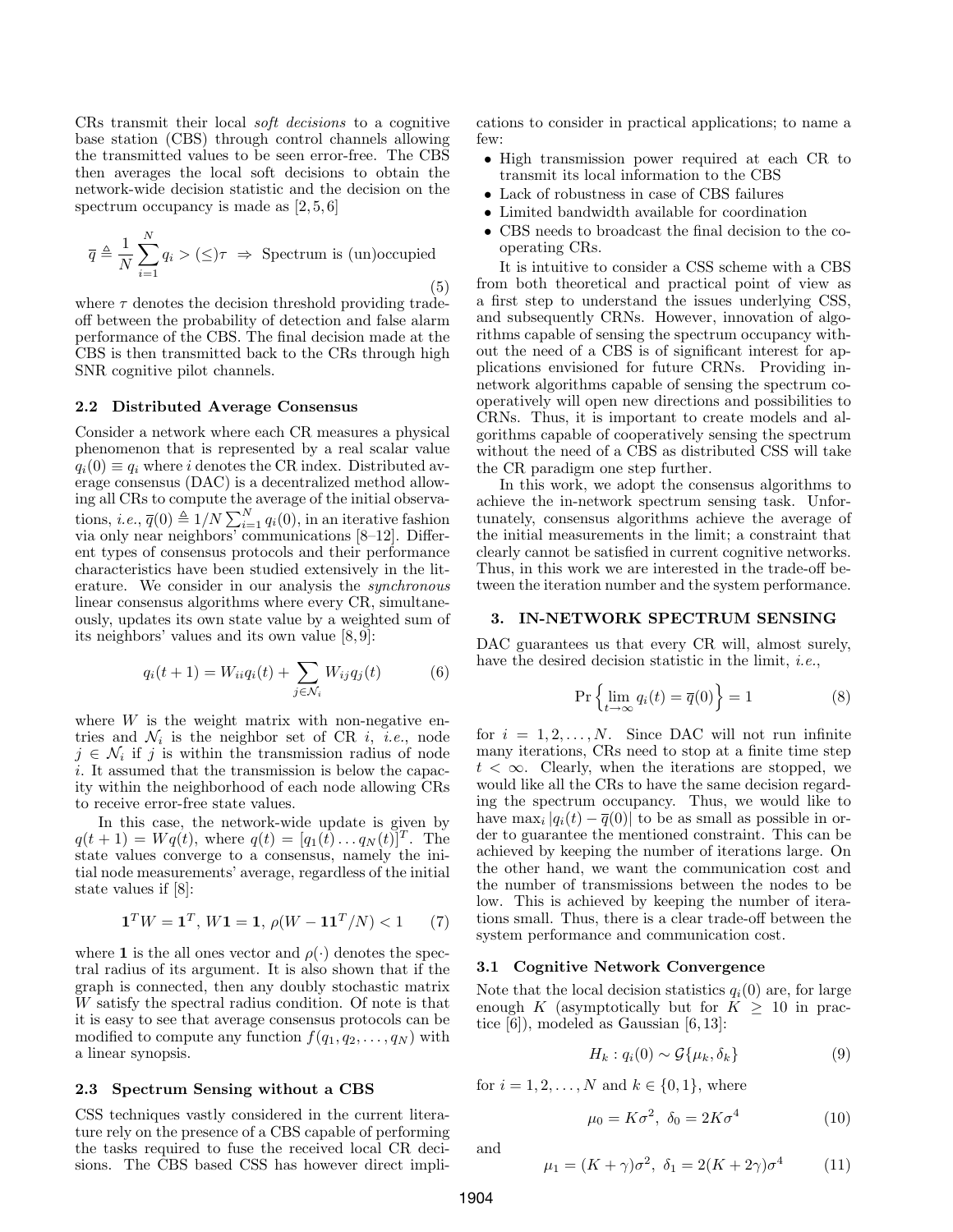where  $\mu_k$  and  $\delta_k$  denotes the mean and the variance of the Gaussian distribution, respectively.

Recall that we need to ensure that  $\max_i |q_i(t) - \overline{q}(0)|$ is small enough so that all the CR's make the same (better) decision with regard to the spectrum occupancy. In other words, we are interested in iteration numbers at which all the CRs decision statistic  $q_i(t)$  is  $\epsilon$  (in the absolute value) close to the optimal cooperative decision statistic  $\bar{q}(0)$ . The following Proposition gives a bound on such iteration number.

**Proposition 1** For any  $\epsilon > 0$  and  $t \geq T(\epsilon)$ , we have that

$$
\Pr\{\max_{1 \le i \le N} |q_i(t) - \overline{q}(0)| \ge \epsilon | H_k\} \le \epsilon \tag{12}
$$

where  $k \in \{0, 1\}$  and

$$
T(\epsilon) = \frac{3/2 \log \epsilon^{-1} + 1/2 \log \left( \mathbb{E}\{||q(0)||_2^2 | H_k \} \right)}{1 - \rho(W - J)}.
$$
 (13)

and  $J \triangleq 1/N$ **11**<sup>T</sup>.

**Proof 1** We start our proof by noting that  $\max_{1 \leq i \leq N} |q_i(t) - \overline{q}(0)| = ||q(t) - \overline{q}(0)1||_{\infty}$ . Thus, we have

$$
\Pr\{||q(t) - \overline{q}(0)\mathbf{1}||_{\infty} \ge \epsilon | H_k\}
$$
  
= 
$$
\Pr\{||q(t) - \overline{q}(0)\mathbf{1}||_{\infty}^2 \ge \epsilon^2 | H_k\}
$$
 (14)

$$
\leq \frac{\mathbb{E}\{||q(t) - \overline{q}(0)\mathbf{1}||_{\infty}^2|H_k\}}{\epsilon^2} \tag{15}
$$

where the second line follows from the Markov inequality. Now note that  $||q(t) - \bar{q}(0)1||_{\infty}^2 \leq ||q(t) - \bar{q}(0)1||_2^2$ . Moreover, we have almost surely that  $\vert 8 \vert$ 

$$
||q(t) - \overline{q}(0)\mathbf{1}||_2^2 \le \rho^{2t}(W - J)||q(0)||_2^2 \qquad (16)
$$

where in the above  $J = 1/N11^T$ . . Furthermore, this implies that  $\mathbb{E}\{||q(t) - \overline{q}(0)\mathbf{1}||_{\infty}^2|H_k\} \leq \rho(W (J)^{2t}\mathbb{E}\{\|\mathbf{q}(0)\|_2^2|H_k\}$  yielding

$$
\Pr\{||q(t) - \overline{q}(0)\mathbf{1}||_{\infty} \ge \epsilon | H_k\}
$$
  
\$\le \frac{\rho^{2t}(W - J)\mathbb{E}\{||q(0)||\_2^2|H\_k\}}{\epsilon^2}\$. (17)

Since  $\rho(W - J)^{2t} \mathbb{E}\{||q(0)||_2^2 | H_k\} = \epsilon^3$ , we have

$$
t = \frac{3/2\log\epsilon^{-1} + 1/2\log(\mathbb{E}\{||q(0)||_2^2|H_k\})}{\log(\rho(W-J))^{-1}}.
$$
 (18)

Finally nothing that  $log(1 + u) \leq u$  (a bound which is tight for small u), we obtain the claimed result.

Proposition 1 gives the iteration number  $T(\epsilon)$  guaranteeing us to have  $\max_i |q_i(t) - \overline{q}(0)|$  arbitrarily small with very high probability. Namely, with probability at least  $1 - \epsilon$ . However, as expected  $T(\epsilon)$  depends on the initial conditions which also depend on the spectrum occupancy. Since we do not have access to this information, in the following we provide an upper-bound.

Lemma 1 The following statement holds:

$$
\mathbb{E}\{||q(0)||_2^2|H_0\} < \mathbb{E}\{||q(0)||_2^2|H_1\} \tag{19}
$$

where

$$
\mathbb{E}\{||q(0)||_2^2|H_0\} = N[2K\sigma^4 + (K\sigma^2)^2] \tag{20}
$$

and

$$
\mathbb{E}\{||q(0)||_2^2|H_1\} = N\sigma^4[2K + 4\gamma + (K + \gamma)^2].\tag{21}
$$

**Proof 2** Recall that for a random variable u, we have

$$
\mathbb{E}\{u^2\} = \text{Var}\{u\} + (\mathbb{E}\{u\})^2.
$$
 (22)

We also have that  $\text{Var}\{q_i(0)|H_k\} = \text{Var}\{q_i(0)|H_k\}$  and  $\mathbb{E}{q_i(0)|H_k} = \mathbb{E}{q_j(0)|H_k}$  for all i, j and  $k \in \{0,1\}$ indicating that  $\mathbb{E}\{||q(0)||_2^2|H_k\} = N[\mathbb{E}\{q_i^2(0)|H_k\}]$  for  $k \in \{0,1\}$ . Moreover, observe the following set of (in)equalities:

$$
\mathbb{E}\{||q(0)||_2^2|H_0\} = N[\delta_0 + (\mu_0)^2]
$$
\n(23)

$$
=N[2K\sigma^4 + (K\sigma^2)^2]
$$
 (24)

$$
\langle N[2K\sigma^4 + 4\gamma\sigma^4 + [(K+\gamma)\sigma^2]^2] \tag{25}
$$

$$
=N[\delta_1+(\mu_1)^2]
$$
\n(26)

$$
= \mathbb{E}\{||q(0)||_2^2|H_1\}
$$
 (27)

where the inequality holds since  $\gamma_S > 0$ , for  $\{E_S, \sigma\} > 0$ and the result of the Lemma follows.

Now, given the result of the Lemma 1 and noting that  $log(·)$  is a monotonic function implying that  $u_1 \leq$  $u_2 \Rightarrow \log(u_1) \leq \log(u_2)$ , we have

$$
T(\epsilon) \le \frac{3/2 \log \epsilon^{-1} + 1/2 \log(N\sigma^4 [2K + 4\gamma + (K + \gamma)^2])}{1 - \rho(W - J)}
$$
(28)

which depends on the desired accuracy  $\epsilon$ , the signal length  $K$ , the number of CRs  $N$ , the noise variance  $\sigma^2$ , the signal energy  $E_S$  and the network connectivity  $\rho(W-J)$ . Thus, for given these set of parameters, we can guarantee that the probability that all the CRs decision statistics are at most  $\epsilon$  away (in absolute value) from the optimal decision statistic, is at least  $1 - \epsilon$ .

Of note is that, the primary signaling energy has little (logarithmic) effect where the network connectivity has a great impact on how fast the CRs converge to the optimal cooperative decision. This is due to the fact that

- Network connectivity directly influences (inversely proportional to  $(1 - \rho(W - J))$  the speed of information fusion over the network where increasing network connectivity allows CRs to reach more CRs at each iteration.
- Increasing primary signaling energy changes the initial conditions of the system and increases the second moment of the soft decisions that are fed to the in-network iterative algorithm. Initial conditions has little impact (logarithmic) on the convergence speed.

## 3.2 Performance Characterization

Next we analyze the decision of the CRs at time step t. Note that the CRs makes decision by simply comparing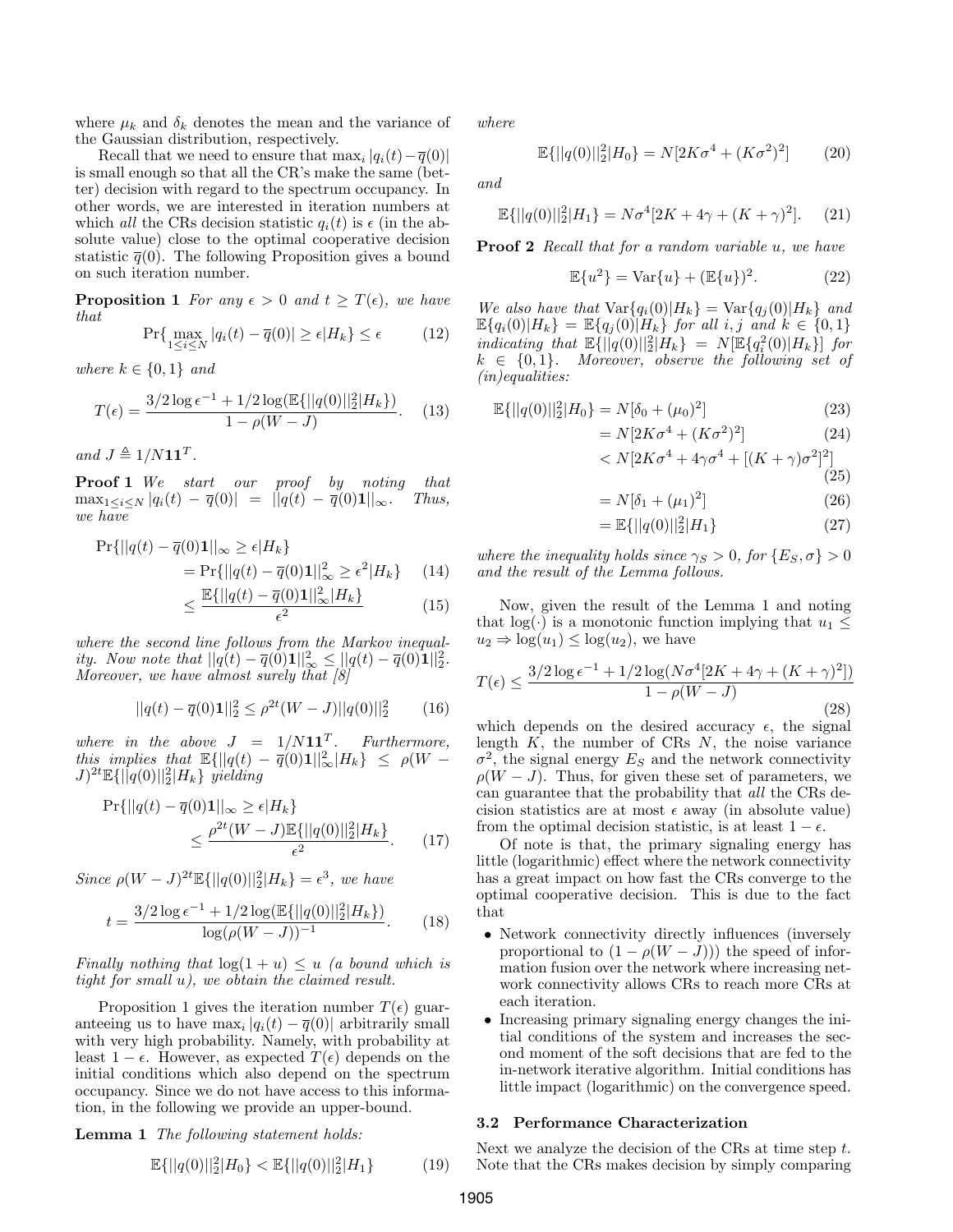their current state value to a decision threshold  $\tau$ , *i.e.*,

$$
q_i(t) > (\leq)\tau \Rightarrow
$$
 Spectrum is (un)occupied. (29)

For a given time step  $t$ , the probability of detection, the probability of miss detection and the probability of false alarm of the  $i$ -th CR are, respectively, given by,

- $P_D(i; t) \triangleq \Pr\{q_i(t) > \tau | H_1\}$
- $P_M(i; t) \triangleq \Pr\{q_i(t) \leq \tau | H_1\}$
- $P_F(i; t) \triangleq \Pr\{q_i(t) > \tau | H_0\}$
- for all  $i = 1, 2, \ldots, N$  and  $t \geq 0$ .

Recall that the DAC iterations yield  $q(t) = W^t q(0)$ indicating that

$$
q_i(t) = [W^t]_i q(0) \Rightarrow q_i(t) = \sum_{j=1}^N [W^t]_{ij} q_j(0) \qquad (30)
$$

where  $[W^t]_i$  denotes the *i*-th row of the matrix  $W^t$  and  $[W<sup>t</sup>]_{ij}$  denotes the elements of the matrix  $W<sup>t</sup>$ . Note that  $q_i(0)$ 's are independent Gaussian random variables for a given hypothesis as defined in (9). Moreover,  $W<sup>t</sup>1 = 1$ for all  $t \geq 0$  since  $W_1 = 1$ . Thus,  $q_i(t)$ , which is a (normalized) weighted average of Gaussian distributed random variables, is also Gaussian distributed, i.e.,

$$
H_k: q_i(t) \sim \mathcal{G}\{\mu_k, \delta_k ||[W^t]_i||_2^2\}
$$
 (31)

where  $|| \cdot ||_2$ , as usual, denotes the  $\ell_2$  norm. The probability of detection at the  $i$ -th node and time step  $t$  is given by

$$
P_D(i; t) = \overline{F}(\tau; \mu_1, \delta_1 ||[W^t]_i||_2^2)
$$
 (32)

where  $\overline{F} = 1 - F$  and  $F(u; x, y)$  denotes the cumulative distribution function (CDF) of a Gaussian random variable with mean x and variance y. Since  $P_M(i; t) =$  $1 - P_D(i; t)$ , we have

$$
P_M(i;t) = F(\tau; \mu_1, \delta_1 ||[W^t]_i||_2^2).
$$
 (33)

Finally, using similar steps, we have shown that

$$
P_F(i; t) = \overline{F}(\tau; \mu_0, \delta_0 ||[W^t]_i||_2^2).
$$
 (34)

Thus, for a given  $T(\epsilon)$ , we can exactly calculate the pernode performance of the system by characterizing the probabilities of interest.

The following discusses the limiting behavior of the above computed probabilities.

Corollary 1 As the iteration number tends to infinity, the performance converges to  $\lim_{t\to\infty} P_D(i;t)$  =  $\overline{F}(\tau;\mu_1,\delta_1/N), \lim_{t\to\infty} P_M(i;t) = F(\tau;\mu_1,\delta_1/N)$  and  $\lim_{t\to\infty} P_F(i;t) = \overline{F}(\tau;\mu_0,\delta_0/N)$  for all  $i=1,2,\ldots,N$ and where N is the number of CRs in the network.

**Proof 3** The result follows by using the facts that  $F(\cdot)$ and  $\ell_2$  norm are continuous functions, i.e.,

$$
\lim_{t \to \infty} P_D(i; t) = \overline{F}\left(\tau; \mu_1, \delta_1 \lim_{t \to \infty} ||[W^t]_i||_2^2\right) \tag{35}
$$

and  $\lim_{t\to\infty} [W^t]_i = 1/N\mathbf{1}^T$  for all  $i = 1, 2, ..., N$  since  $\lim_{t\to\infty}W^t=1/N$ **11**<sup>T</sup> [8]. Similar steps are applied to  $P_M(i;t)$  and  $P_F(i;t)$  in order to obtain the results shown in the above corollary.

As expected, the above results, *i.e.*, the limiting behavior of the in-network cooperative spectrum sensing, corresponds to the performance of a centralized system with a CBS. Before we further proceed, an interesting Lemma is in order. Of note is that consensus system improves the quality of the state value estimates by decreasing their variances through iterations and effects the probabilities through the variance parameter in the CDFs.

**Lemma 2**  $P_D(i; t + 1) > P_D(i; t)$  and  $P_F(i; t + 1)$  $P_F(i;t)$   $\forall i$  and  $t \geq 0$  if  $\tau \in (\mu_0, \mu_1)$ .

**Proof 4** Note that for fixed u and y such that  $u > y$ , we have  $F(u; y, z_1) > F(u; y, z_2)$  for  $z_1 < z_2$ . Moreover,  $P_D(i;t)$  is in the form of  $1-F$ , and  $||[W^t]_i||_2^2$  is strictly decreasing for all i through iterations. Therefore, we have,

$$
P_D(i; t+1) > \left( \langle \rangle \left\{ = \right\} P_D(i; t) \text{ if } \tau < \left( \rangle \left\{ = \right\} \mu_1 \tag{36}
$$

Similarly,

$$
P_F(i; t+1) > \text{(<)} \{=\} P_F(i; t) \text{ if } \tau < \text{(>)} \{=\} \mu_0 \quad (37)
$$

Noting that we want  $P_D(i;t)$  to increase whereas  $P_F(i;t)$ to decrease through iterations concludes the proof.

According to the Lemma 2, in order to guarantee performance improvements through iterations both in terms of detection (which occurs when  $\tau < \mu_1$ ) and false alarm (which occurs when  $\tau > \mu_0$ ), the decision threshold should satisfy  $\tau \in (\mu_0, \mu_1)$ .

Consider a random graph on  $[0, 1] \times [0, 1]$  where the CRs are uniformly placed in the unit square. The connectivity radius is 0.4. Moreover, we form the weight matrix of the in-network consensus system as  $W =$  $I - \nu L$  where I, L and  $\nu = 2/(\lambda_1(L) + \lambda_{N-1}(L))$  denote the identity matrix, graph laplacian and the constant edge weight, respectively [8]. Of note is that the particular values of the entries of W is not directly important as the proposed system does not depend on particular W (although the proposed system depends on the spectral gap of W which varies depending on the algorithm utilized to design the weights). Figure 1 depicts the probability of detection and false alarm of the CRs through iterations. Note that they all converge to the same probabilities directed by the optimal decision statistics. For reference, we have also denote the universal upper bound on  $T(\epsilon)$  with a vertical dashed line. The derived bound on the iteration number clearly ensures the convergence of the CRs to the optimal decision statistic.

# 3.3 Universal Bounds on the Performance

The following Lemma, that will be useful in the subsequent of this section, gives a universal bound on the rows of the matrix  $W^t$ .

Lemma 3 The following statement holds:

$$
||[W^t]_i||_2^2 \le N^{-1} + \rho^{2t}(W - J)
$$
 (38)